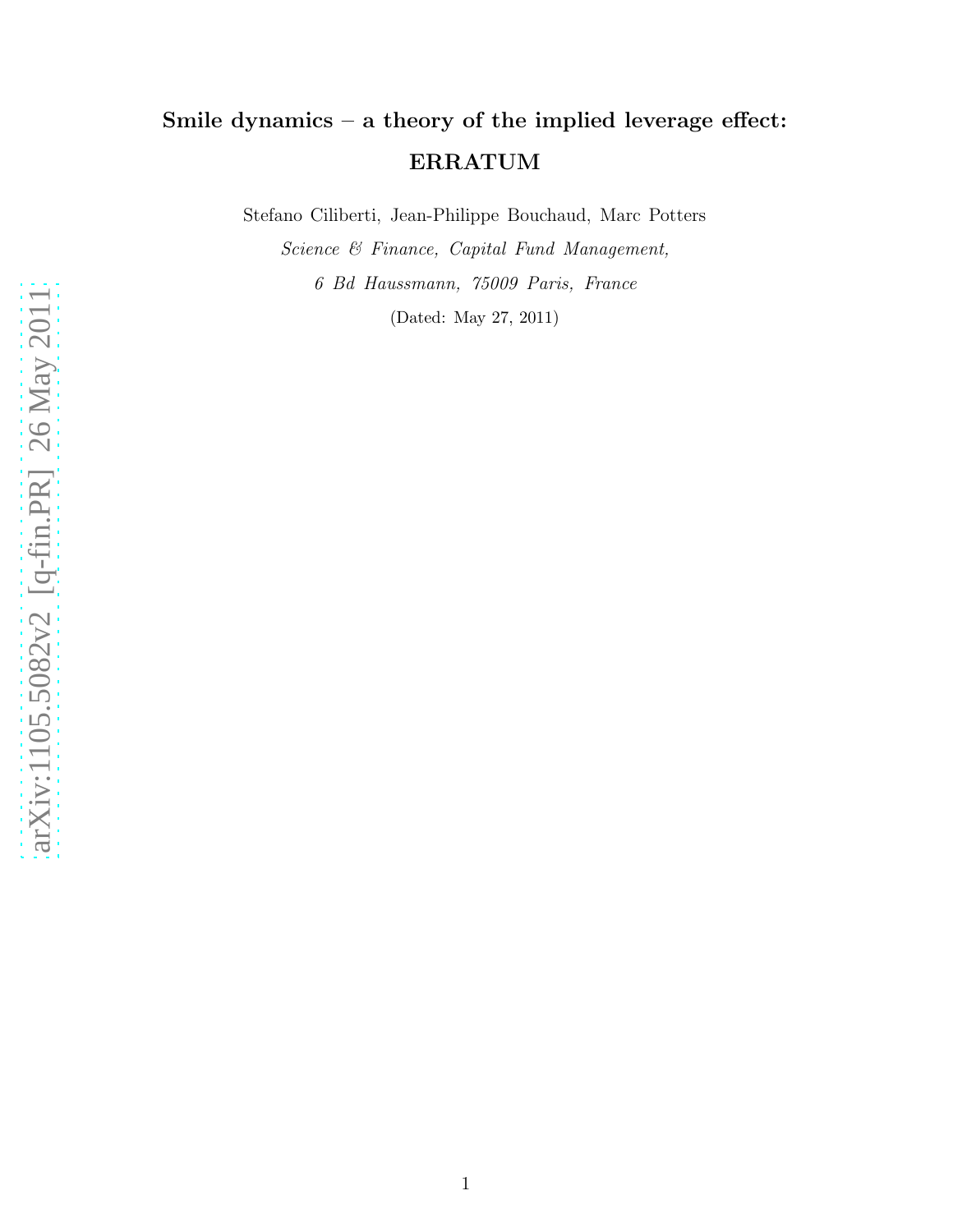We discovered a very unfortunate mistake in our paper "Smile dynamics – a theory of the implied leverage effect" [\[1\]](#page-2-0), where the predictions for the change of implied volatility for a fixed strike and for a fixed moneyness got mixed up. When the return of the underlying is r, the theory predicts that the at-the-money (ATM) implied volatility  $\Sigma_t(\mathcal{M}=0,T)$  for fixed moneyness should evolve as:

$$
\frac{\delta \Sigma(0,T)}{\Sigma(0,T)} \approx \frac{r}{2\Sigma(0,T)T} \int_0^T du \ g_L(u) \equiv \gamma(T)r,
$$
\n(1)

where  $g_L$  is the leverage correlation function of returns  $g_L(t) = \langle r_i r_{i+t}^2 \rangle_c / \sigma^3$ . This expression should be compared to the original expression in [\[1](#page-2-0)]:

$$
\frac{\delta \Sigma(0,T)}{\Sigma(0,T)} \approx \frac{r}{2\Sigma(0,T)T^2} \int_0^T du \, u \, g_L(u),\tag{2}
$$

which instead holds for the implied volatility of a *fixed strike option* with a moneyness close to zero.

The correct comparison with empirical data on the OEX index, large cap, mid cap and small cap stocks, is given in Figs. 1-4, where we show the implied leverage coefficient  $\gamma(T)$ as a function of maturity. The implied data is obtained by regressing the relative daily change of ATM implied vols on the corresponding stock or index return, for each maturity. The result is then averaged over all stocks within a given tranche of market capitalisation. The three curves correspond to (a) the correct theoretical prediction computed using the historically determined leverage correlation  $g_L(t)$ ; (b) the original theoretical prediction; (c) the "sticky strike" procedure. We also show the  $\gamma = 0$  line corresponding to "sticky delta".

We see that for the OEX index, the implied volatility overreacts to changes of prices compared to the prediction calibrated on the historical leverage effect, except for the shortest maturities where the prediction is right on the empirical value. For single stocks, small maturity options tend to underreact, whereas longer maturities tend to overreact. As mentionned in [\[1](#page-2-0)], the empirical curves for the OEX and for large caps appear to be well fitted by a sticky-strike prediction, but with amplitude of the leverage correlation substantially larger than its historical value. This would be compatible with the fact that market makers use a simple sticky strike procedure, but with a smile that is significantly more skewed than justified by historical data, or else that the a local volatility model is used, since this leads to a factor 2 amplification of the sticky-strike prediction [\[2\]](#page-3-0).

The other results of the paper, in particular the empirical work, is unaffected by the above blunder. We thank V. Vargas and L. De Leo for discussions.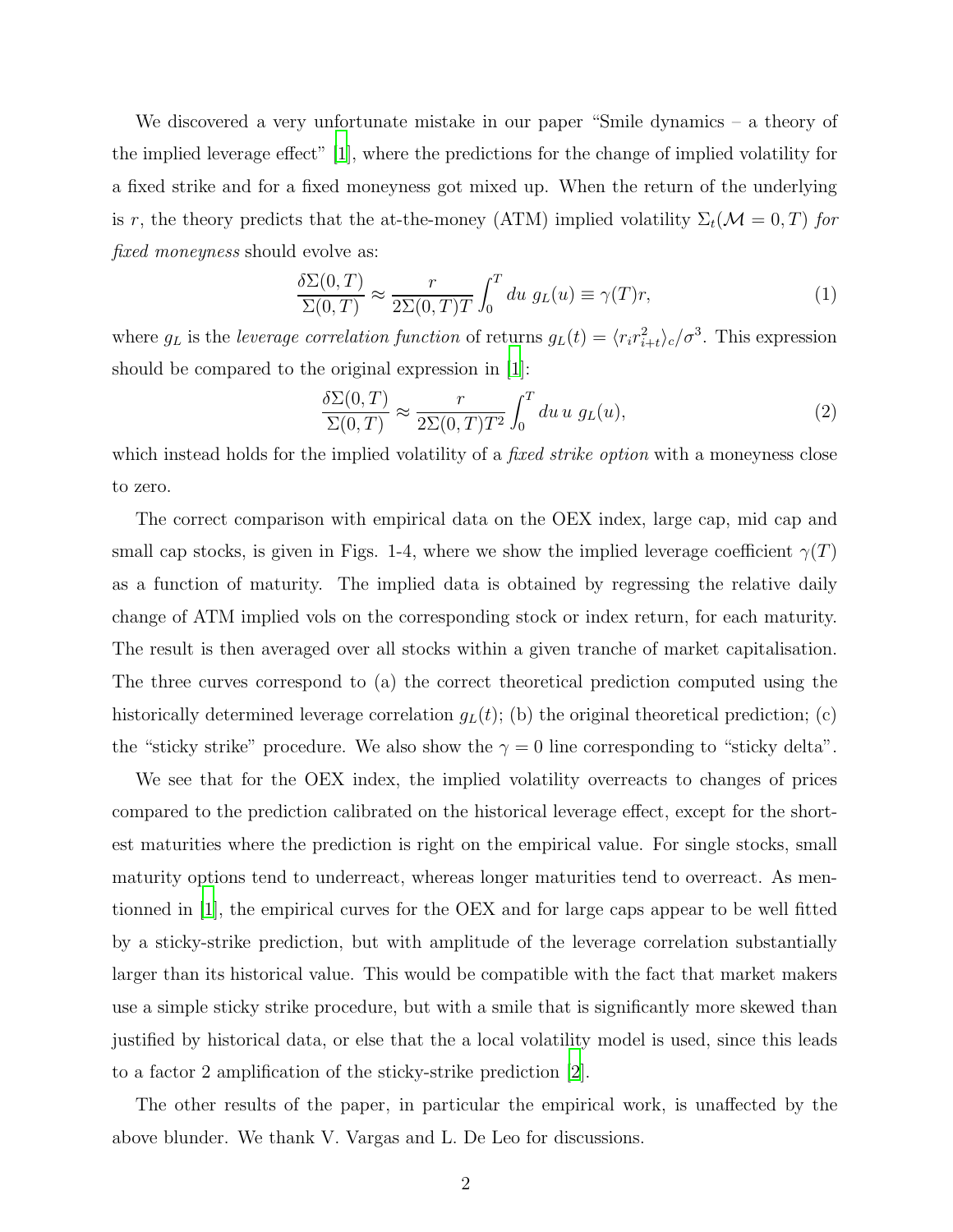

FIG. 1: Comparison between the implied leverage coefficient  $\gamma$  and the various theoretical predictions, sticky strike, striky delta, historical (wrong) and historical (corrected), for large cap US stocks in the period 2004-2008.



FIG. 2: Same as Fig. 1, but for mid-cap US stocks.

<span id="page-2-0"></span>[1] S. Ciliberti, J.P. Bouchaud, M. Potters, Smile dynamics – a theory of the implied leverage effect, Wilmott Journal Volume 1, Issue 2, pages 87-94, April 2009